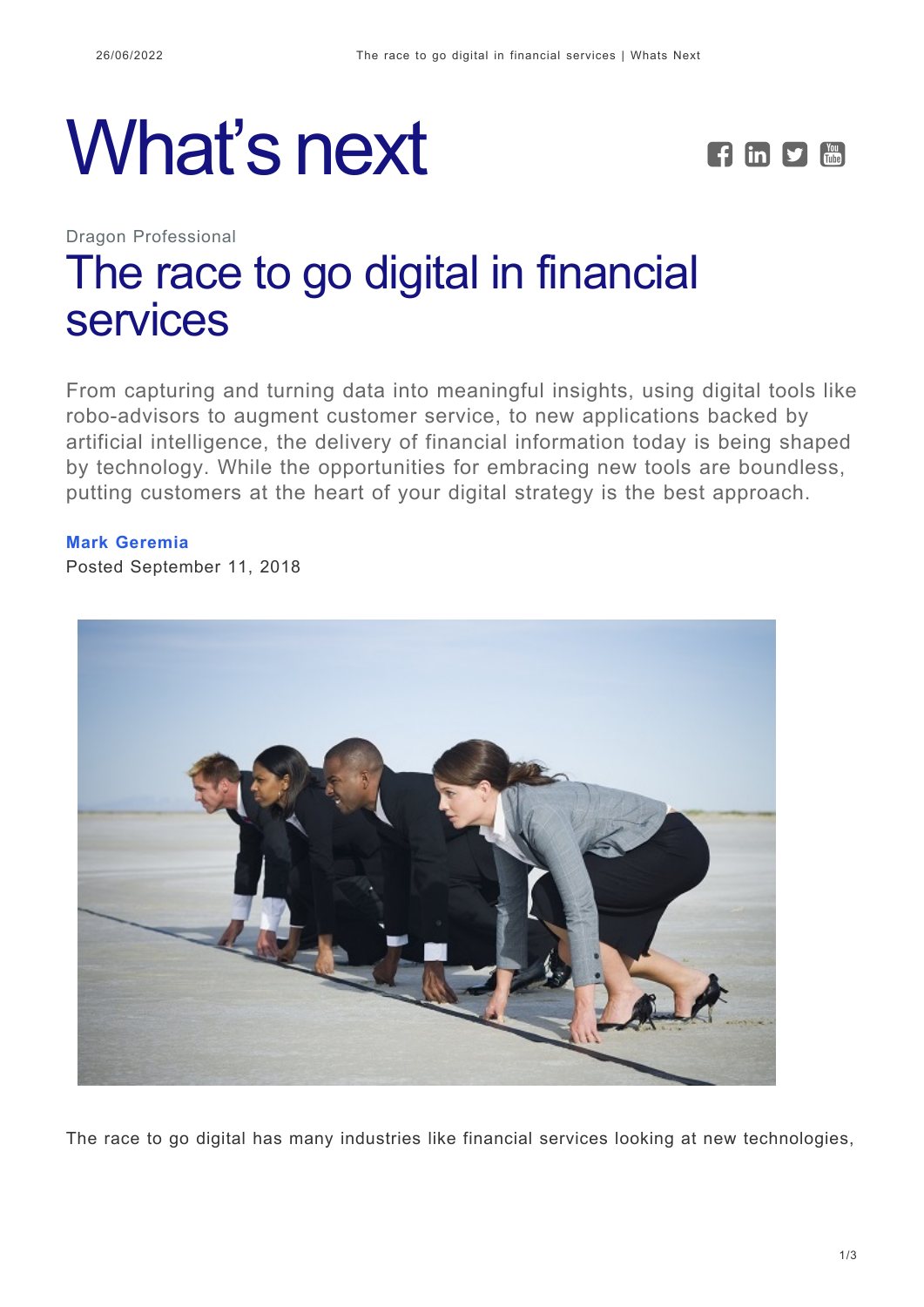such as those backed by artificial intelligence, to help transform their business. While the opportunities for embracing digital tools are boundless, racing towards the finish line isn't always the best approach.

We recently had the opportunity to speak at the [Ai4 Finance](https://ai4.io/finance/) conference last month in New York City. The conference, which is a first-of-its-kind for the industry, brought together business leaders, data practitioners, and pioneers, all of whom were meeting to explore how applying technology, such as artificial intelligence can help them solve problems and create opportunities across the spectrum of their services – from the use of robo-advisors to augment customer interactions, help with fraud detection and credit scoring to new approaches to better meet compliance.

For financial advisors in-particular, many of whom are looking at digital tools to help meet increasing regulatory requirements, the question becomes [how best to implement technology](https://whatsnext.nuance.com/office-productivity/improve-financial-compliance-with-accurate-documentation/) in a smooth and effective way, while also putting customers first. It's this client-first thinking that wins the day.

Technology, for all its powerful possibilities, should be viewed as an additional asset to help advisors do their jobs better, not a replacement for [one-to-one human interactions.](https://whatsnext.nuance.com/office-productivity/dragon-improves-financial-documentation-compliance/?utm_source=whatsnext&utm_medium=blog) The advisor-client relationship, like all customer relationships, boils down to delivering a consistent and engaging customer experience that is built on trust. Adding a digital side to financial services amplifies these drivers.

Shifts, like those resulting from increased regulations where advisors need to demonstrate that they are serving as a fiduciary, make it even more important to keep a consistent client/advisor interaction, where advisors not only have to deliver the attentive, personalized services that clients seek but also [document these interactions clearly and accurately to help mitigate risk.](https://whatsnext.nuance.com/office-productivity/dragon-financial-documentation-compliance-survey/)

Conferences like Ai4 Finance remind us of the scores of new technologies that can help maintain trust and loyalty with customers, and also how important the human-side of going digital in today's technology culture remains.

**Tags:** [Dragon Voice Recognition](https://whatsnext.nuance.com/tag/dragon-voice-recognition/)

## **More Information**